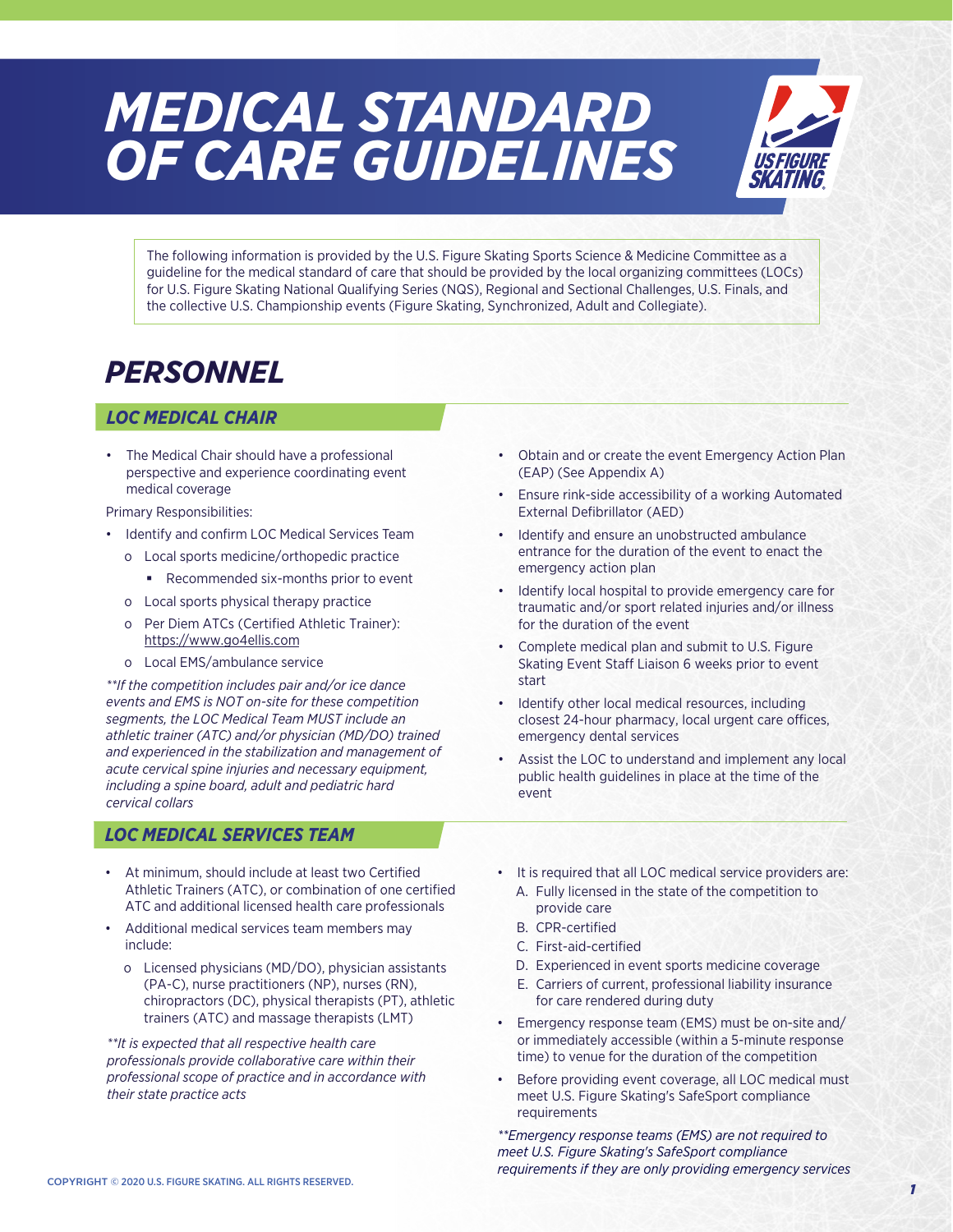#### *MEDICAL COMPLIANCE CHART*

| MEDICAL PERSONNEL                   | <b>BACKGROUND CHECK</b><br><b>REQUIRED VIA NCSI</b> | SAFESPORT ONLINE<br><b>TRAINING REQUIRED</b> | COST OF<br><b>BACKGROUND CHECK</b> |
|-------------------------------------|-----------------------------------------------------|----------------------------------------------|------------------------------------|
| <b>Volunteer Medical Personnel</b>  | YES                                                 | YES                                          | LOC.                               |
| <b>Sponsored Medical Personnel</b>  | YES                                                 | YFS                                          | LOC.                               |
| <b>Paid Medical Personnel</b>       | YES                                                 | YFS                                          | LOC.                               |
| EMS Used for Emergency On-site Only | NΟ                                                  | NΟ                                           | N/A                                |

# *SCOPE OF CARE*

- Primary scope:
	- o To provide care to competitors for acute injury and/or illness sustained through the duration of the competition
- Secondary scope:
	- o To provide care to coaches, judges, LOC officials, U.S. Figure Skating officials and staff

# *MEDICAL STAFFING*

- At LEAST two members of the LOC medical services team should be present at the venue at all official practice and competition times
- Rink-side medical care for all ice surfaces should be considered first priority
- Ideal staffing includes two medical service members on each sheet of ice and an additional provider in the medical room
- Individual LOC medical services team members should wear their LOC issued tag or uniform at all times while on duty
- The LOC medical services team should be easily identifiable

### *MEDICAL ROOM*

- Medical care should be provided with private space, separated from public viewing to maintain privacy of the athlete while still ensuring SafeSport compliance
- The medical care room/area should be clearly labeled and easily accessible for competitors and EMS
- Example medical care supplies may be found at Appendix B
- Two-deep leadership must be met during the evaluation or treatment of minor athletes
- Two-deep leadership is strongly recommended for the evaluation or treatment of adults

### *COMMUNICATION*

- The LOC should provide fully functional communication devices to the medical care team to ensure proper activation and response of the EAP
- Prior to the competition, the LOC Competition Chair, LOC Medical Chair, and Chief Referee should create a coordinated communication management plan for the following scenarios:
	- o On-ice emergencies
	- o Head and/or neck injury
	- o Medical withdrawal
	- o Off-ice emergencies
	- o Blood-borne pathogen exposure (See Appendix E for spill clean up guidelines)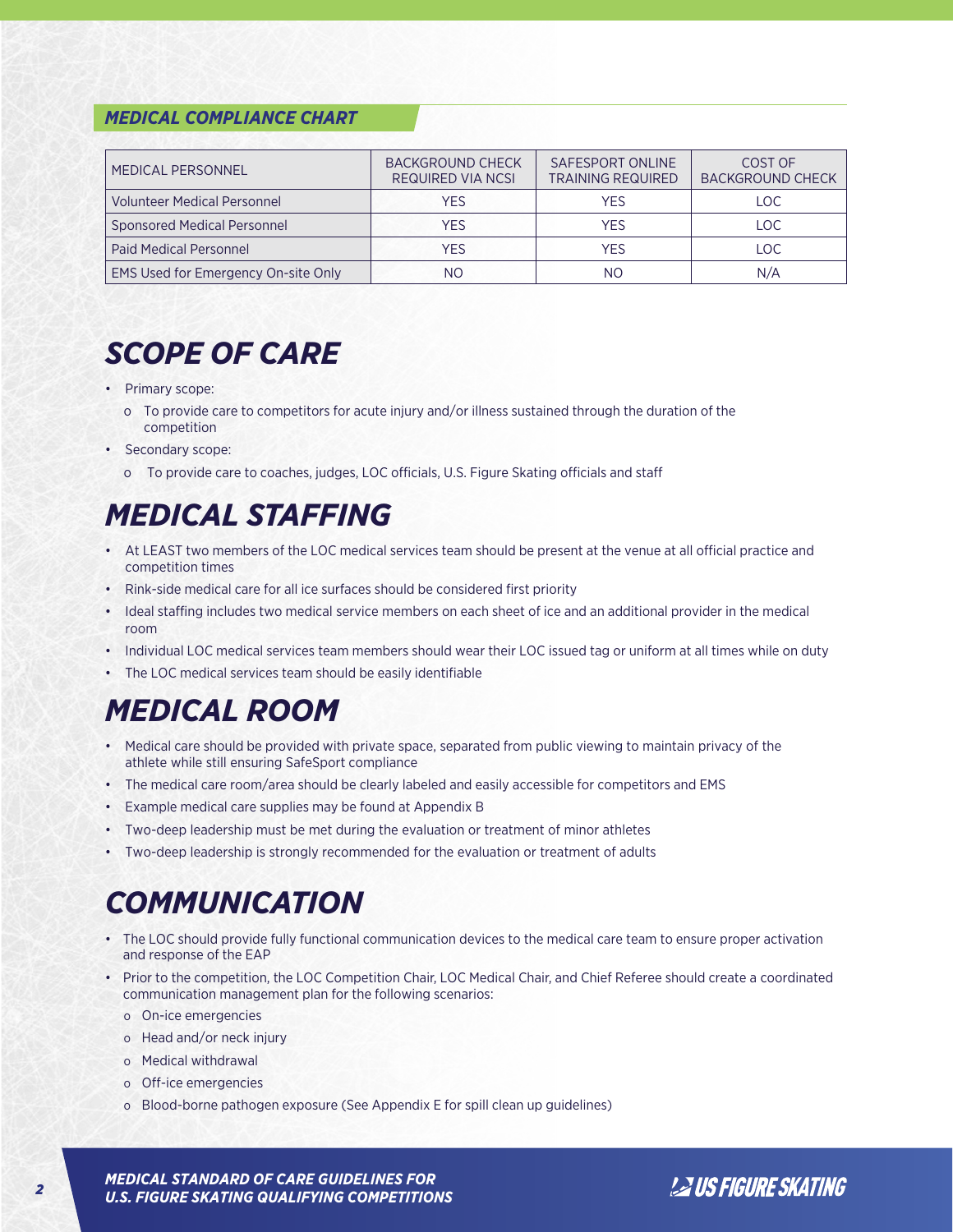# *DOCUMENTATION*

- The medical services team should maintain a treatment log (Appendix C) for the entirety of the event
- o This log should be submitted to the LOC Chair at the end of the event
- A First Report of Accident Form (Appendix D) should be completed for acute injury evaluations and/or care that occur at the competition venue
- The First Report of Accident forms and treatment log will be submitted with the Chief Referee report post event within 30 days

### *U.S. FIGURE SKATING MEDICAL ADVISOR DESCRIPTION:*

- A licensed physician (MD/DO), athletic trainer (ATC), or physical therapist (PT) who has previous experience providing care/coverage during a U.S. Championships and/or International U.S. Figure Skating event
- A medical advisor may assist the LOC with:
	- o Pre-/post-competition preparations (via telephone and/or email, or in person if local to venue)
	- o Enacting the Standard of Care Guidelines with LOC Medical Chair
	- o Preparing venue, equipment and supplies in anticipation of common injuries and medical inquiries.
	- o Interpreting U.S. Figure Skating rules and regulations regarding injuries, withdrawals and return to participation
	- o Identifying local resources (hospitals, volunteers)
	- o Prepping Medical Chair and medical services team on handling media inquiries (\*Medical teams must refer ALL media inquiries to U.S Figure Skating's Director of Communications, and must NOT speak directly with event media)
	- o Preparing reports
	- o In-competition assistance (on-call, or on-site if part of the LOC medical team)
	- o Assistance with real-time calls regarding injuries, withdrawals and return to participation
	- o SafeSport compliant treatment and/or care
	- o Communication with Chief Referee regarding medical disqualification or withdrawal of an athlete
- Medical advisor is NOT expected to assist with:
	- o Hands-on medical care (care to be provided by LOC medical team only); If the medical advisor is local to the competition venue, he or she may also be a member of the LOC medical service team.
	- o Doping Control administration (drug testing is administered by USADA or ISU representatives only)
	- o Any expenses incurred by the LOC in relation to a medical advisor are the responsibility of the LOC